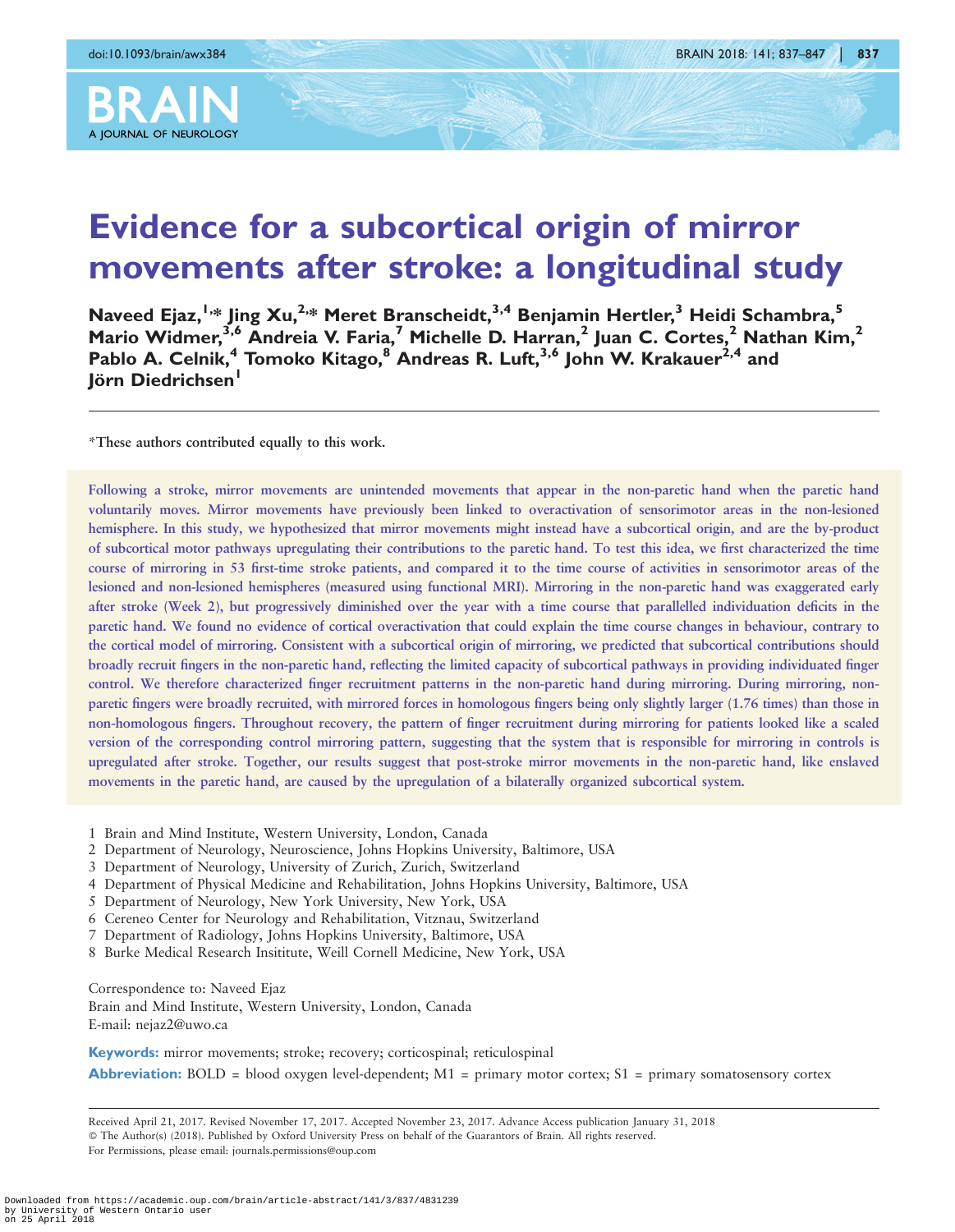## Introduction

Mirror movements are unintended movements that appear in the passive hand when the active hand voluntarily moves. Even healthy individuals show low levels of mirror movements, which increase proportionally with the applied force level [\(Todor and Lazarus, 1986](#page-10-0); [Armatas](#page-10-0) et al.[, 1996](#page-10-0)). Mirroring is especially prominent after stroke, with patients' attempts to move their paretic hand often resulting in exaggerated involuntary movements in their non-paretic hand ([Cernacek, 1961; Nelles](#page-10-0) et al., [1998](#page-10-0); Kim et al.[, 2003, 2015\)](#page-10-0). The occurrence and evolution over time of mirror movements provide a potential window into post-stroke reorganization of the motor system. Despite this potential importance, no work has carefully characterized the time course and pattern of mirror movements after stroke, and little is known about the phenomenon's locus of origin.

One possible cause for mirror movements is that they arise due to overactivation of the non-lesioned hemisphere after stroke [\(Cincotta and Ziemann, 2008](#page-10-0)). This overactivation could be maladaptive, or exist to provide compen-satory control of the paretic hand [\(Di Pino](#page-10-0) et al., 2014). Either way, activity in the non-lesioned sensorimotor areas would lead to mirror movements by activating the nonparetic hand via the crossed corticospinal tract. Consistent with this idea, functional MRI studies have reported increased activity in the non-lesioned sensorimotor cortex post-stroke ([Cramer](#page-10-0) et al., 1997; [Wittenberg](#page-10-0) et al., [2000](#page-10-0); Kim et al.[, 2003](#page-10-0); Ward et al.[, 2003\)](#page-10-0).

Alternatively, post-stroke mirror movements could be caused by the activity of phylogenetically-older subcortical motor circuits that contribute to control. The importance of these subcortical pathways in hand function was clearly demonstrated by [Lawrence and Kuypers \(1968](#page-10-0)a) who performed bilateral interruptions of the pyramidal tracts. They showed that subcortical pathways originating in the brainstem (i.e. rubrospinal, reticulospinal) can provide the substrate for substantial recovery of hand function following corticospinal damage, even though their capacity for fine individuation of finger movements was limited. Given their limited ability for fine-fractionated control, a post-stroke upregulation in these subcortical pathways has been proposed to give rise to intrusive movements (synergies) in the paretic upper-limb (Sukal et al.[, 2007](#page-10-0); Lan et al.[, 2017; Xu](#page-10-0) et al.[, 2017\)](#page-10-0). We propose that mirror movements could be similar intrusive movements in the non-paretic hand that also arise due to upregulated subcortical motor pathways post-stroke. Specifically, strong bilateral organization of these subcortical pathways make them ideally-suited to produce mirror movements: individual axons originating in the ponto-medullary reticular formation project bilaterally onto ipsi- ( $\sim$ 60%) and contralateral ( $\sim$ 40%) sections of the spinal cord (Sakai et al.[, 2009\)](#page-10-0), and activate upper-limb muscles on either side of the body ([Hirschauer and](#page-10-0) [Buford, 2015\)](#page-10-0).

The aim of our study was therefore to determine whether post-stroke mirror movements in the non-paretic hand are generated cortically or subcortically. To do this, we provide a careful characterization of the year-long changes in mirror movements in 53 first-time stroke patients. We first compared the time course of non-paretic mirroring with the time course of non-lesioned sensorimotor activity measured with functional MRI. We predicted that if non-paretic mirroring was generated cortically, then larger degrees of mirroring should be associated with greater non-lesioned sensorimotor activity. We also quantified the pattern with which non-paretic fingers were recruited during individuated finger presses with the paretic hand. We hypothesized that a subcortical origin for mirroring should result in a broad recruitment of fingers in the passive hand, reflecting limited ability of brainstem pathways in providing individuated finger control [\(Lawrence and Kuypers, 1968](#page-10-0)b; [Soteropoulos](#page-10-0) et al., 2012). In contrast, we hypothesized that a trans-callosal origin for mirroring should primarily recruit the homologous finger in the non-paretic hand. We based this hypothesis on recent non-invasive imaging work (functional MRI; [Diedrichsen](#page-10-0) et al., 2013, [2017](#page-10-0)) and inva-sive recordings (electrocorticography; [Scherer](#page-10-0) et al., 2009; Liu et al.[, 2010\)](#page-10-0), which demonstrate that the cortical activity patterns for the ipsilateral hand are weaker versions, but otherwise identical to the patterns elicited by the mirrorsymmetric movement on the contralateral hand. If mirror movements are caused by involuntary outflow of this cortical activity, the resulting forces produced should be (up to a scaling factor) exact mirror images of the forces produced by fingers in the active hand.

## Materials and methods

#### **Participants**

Fifty-three patients with hemiparesis [20 female; mean age = 57.4, standard deviation  $(SD) = 14.9$  years] were recruited within the first 2 weeks after stroke. The recovery of paretic hand function is reported in Xu et al[. \(2017\)](#page-10-0), but clinical measures of impairment at the time of recruitment are summarized in Supplementary Fig. 1. Patients were included if they had a first-time unilateral ischaemic stroke and reported unilateral weakness of the upper extremity (Medical Research Council muscle weakness scale  $<$  5). They were excluded if aged  $<$  21 years, their initial upper-limb impairment was too mild (Fugl-Meyer  $> 63/66$ ), or if they had cognitive deficits that could impair task comprehension and performance. Patients with receptive aphasia were excluded to reduce the likelihood that impaired behavioural performance was due to the inability to comprehend task instructions. Excluding aphasic patients led to a bias of right-hemispheric infarcts (36 right), in turn leading to a disproportionately higher ratio of left-handed patients [Goodglass and Quadfasel \(1954\)](#page-10-0) [11 left-hand according to [Oldfield \(1971\)](#page-10-0), 20.8% of patients in the cohort were left-handed]. A comprehensive list of inclusion/exclusion criteria is available from Xu et al[. \(2017\)](#page-10-0).

Fourteen neurologically-healthy participants were also recruited as healthy controls for the study (four female; mean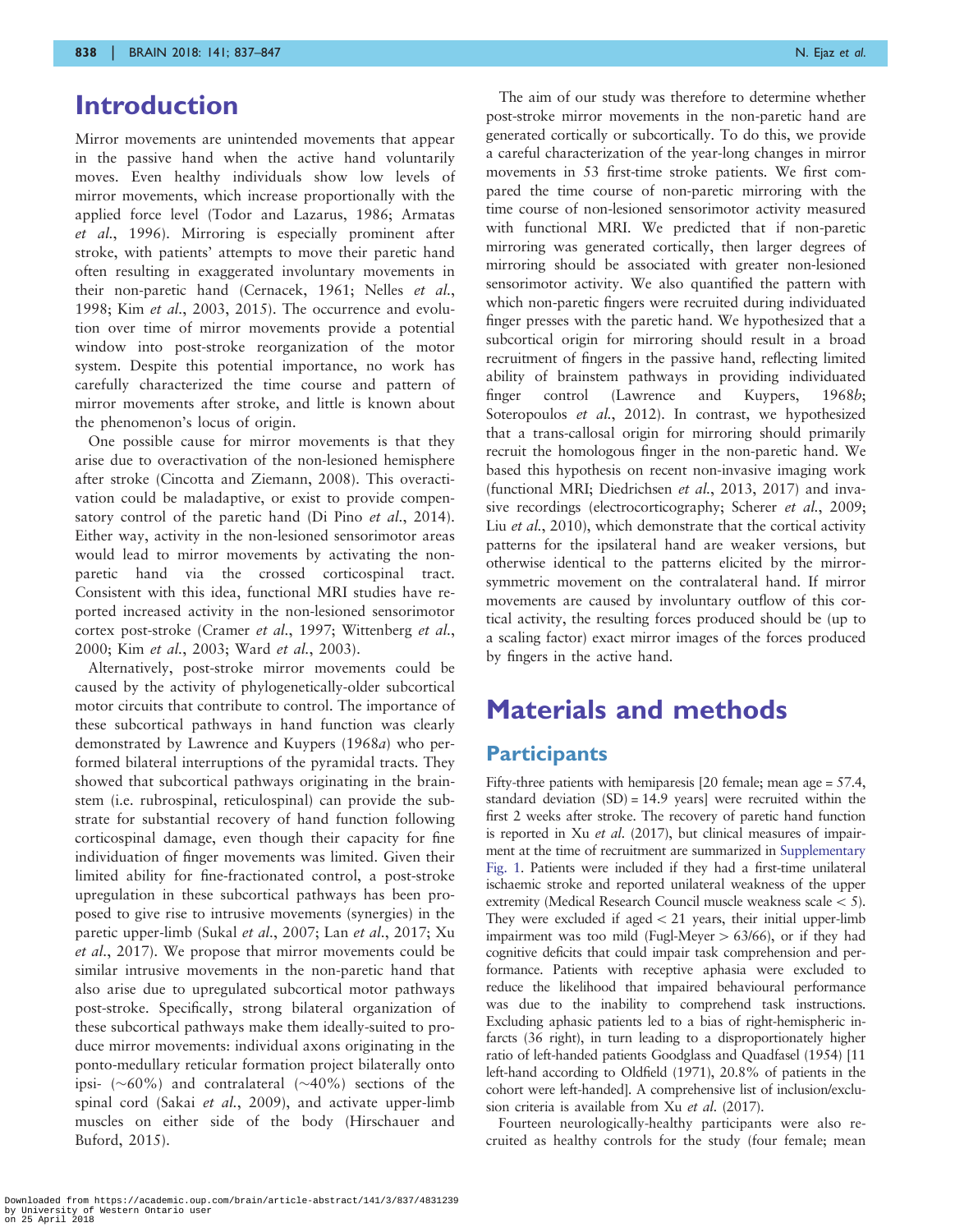<span id="page-2-0"></span> $age = 64.0$ ,  $SD = 8.2$  years). Controls and patients did not differ in age  $[t(65) = 1.60, P = 0.11]$ .

Data were collected across three centres: Johns Hopkins University, University of Zurich, and Columbia University. All experimental procedures were approved by the respective local ethics committee, and written consent was obtained from all participants.

#### Apparatus to measure finger forces

We used a custom-built ergonomic keyboard (Fig. 1A) to measure isometric finger forces generated during the behavioural and functional MRI tasks. During either experiment, participants were instructed to always keep both their hands on the 10 keys of the device. Force transducers beneath each key (Honeywell FS, dynamic range 0–25 N) allowed for the sensitive measurement of finger forces in the instructed hand (Ejaz *[et al.](#page-10-0)*, [2015](#page-10-0); Xu et al.[, 2017\)](#page-10-0) (Fig. 1B), as well as mirrored finger forces in the passive hand ([Diedrichsen](#page-10-0) et al., 2013).

#### Assessment of mirror movements during the behavioural task

Mirror movements for each participant (patients and controls) were assessed over five longitudinal measurement sessions following recruitment ([Table 1\)](#page-3-0); Weeks 2, 4, 12, 24 and 52 poststroke.

During each measurement session, participants performed individuated force presses in the flexion direction with the instructed finger, while mirrored forces in the fingers of the passive hand were recorded. A visual representation of all 10 fingers was presented on a screen (Fig. 1A). The experiment began by estimating the strength of each finger, measuring two repetitions of the maximum voluntary force of each digit on both hands.

All subsequent trials required the production of isometric fingertip forces at a fraction of the maximum voluntary force for the instructed digit (at 20%, 40%, 60%, 80%). At the start of every trial, a force target-zone (target-force  $\pm 25\%$ ) on a single finger was highlighted in green. This was the cue for participants to make a short force press with the instructed finger to match and maintain the target-force for 0.5 s while keeping the uninstructed fingers in either hand as motionless as possible. The trial was stopped if force on the instructed digit did not exceed 2.5 N in the 2 s following stimulus onset. Trials were presented in sequential order, starting from the left thumb to the left little finger, and ending with the right thumb to the right little finger. Trials were grouped as blocks, with each block consisting of one measurement each for the four target-force levels across the 10 fingers (four target-force levels  $\times$  10 fingers = 40 trials/block). Participants performed four such blocks during each measurement session.

#### Quantifying the degree of mirror movements

During each trial, finger presses with the instructed finger resulted in subtle forces in the fingers of the passive hand



Figure 1 Assessment of mirror movements. (A) Both hands were strapped onto an ergonomic hand device capable of measuring isometric forces generated at the fingertips. Controls and patients were instructed to generate isometric forces by making individuated presses to bring the cursor (short white horizontal bars) into the target zone shown in green. During each measurement session, individuated finger presses were made at 20%, 40%, 60% and 80% of the maximum voluntary force (MVF) on that finger. (B) Sample of force traces produced in active and passive hand. Force presses with the instructed finger (thumb in right hand shown in red) resulted in involuntary forces on the passive fingers of the same hand (black), and subtle mirrored forces on the fingers of the passive hand (right). (C) Mirrored force trajectories were similar to that for the instructed finger, especially at higher target force levels. (D) Mirroring was quantified as the linear slope between the peak forces produced by the instructed finger and the peak averaged forces on the passive hand. The linear slope was log-transformed to allow the use of parametric statistical test, but for the purpose of clarity the raw values of the linear slope are reported in all subsequent figures.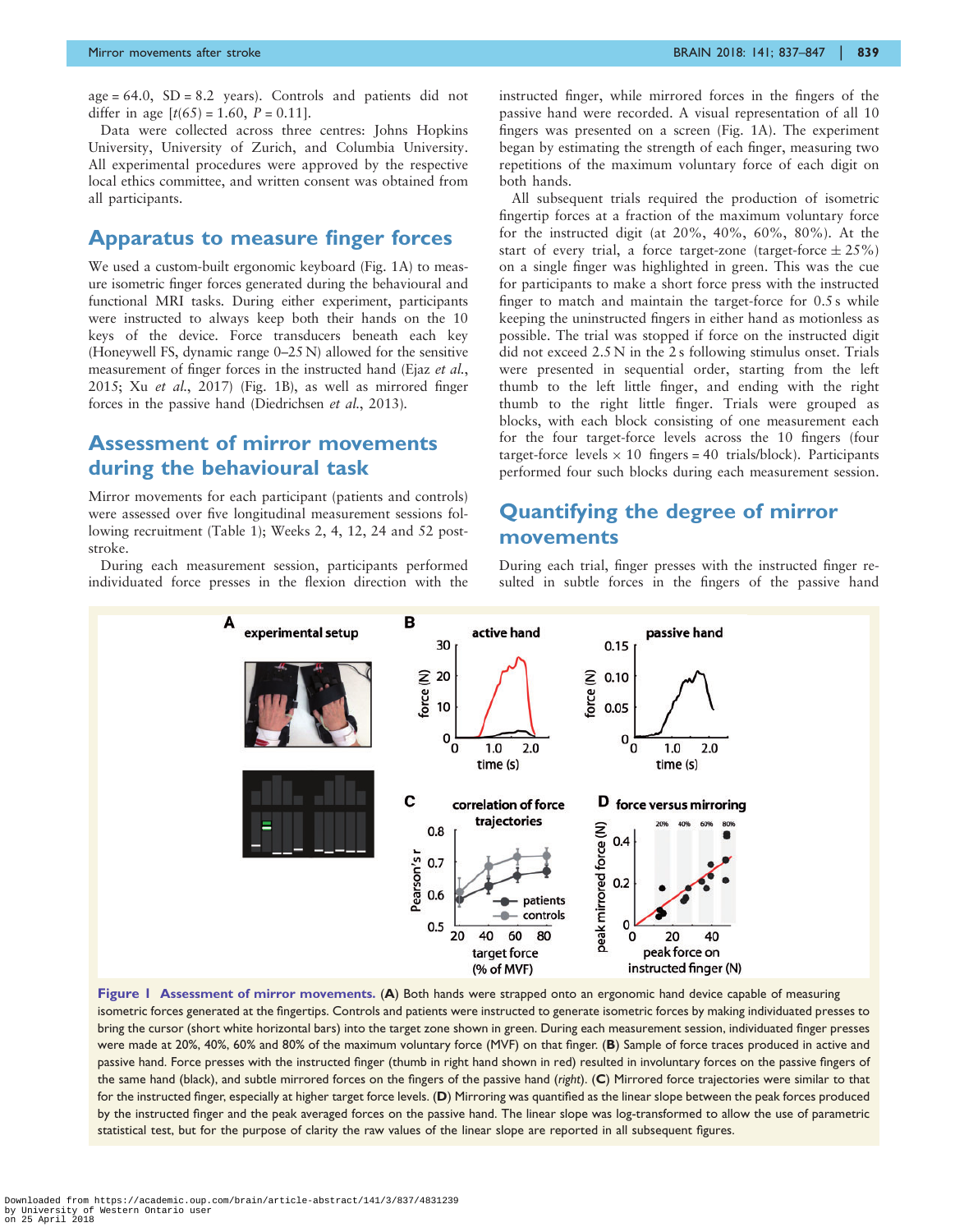| <b>Week</b>                       | $\overline{2}$           | $\overline{\mathbf{4}}$ | 12          | 24          | 52          |
|-----------------------------------|--------------------------|-------------------------|-------------|-------------|-------------|
| Days (mean $\pm$ SD)              | $10 \pm 4$               | $37 + 8$                | $95 + 10$   | $187 + 12$  | $370 + 9$   |
| <b>Behavioural experiment</b>     | 53 patients, 14 controls |                         |             |             |             |
| Measured at week (%)              |                          |                         |             |             |             |
| Controls                          | 14(100)                  | 10(71)                  | 12(86)      | 12(86)      | 12(86)      |
| Patients                          | 39(74)                   | 39(74)                  | 40 (75)     | 39(74)      | 31(58)      |
| Fugl-Meyer (0.25-0.75 percentile) | $(16 - 59)$              | $(34 - 64)$             | $(52 - 66)$ | $(57 - 66)$ | $(59 - 66)$ |
| <b>Functional MRI experiment</b>  | 35 patients, 12 controls |                         |             |             |             |
| Measured at week (%)              |                          |                         |             |             |             |
| Controls                          | 11(92)                   | 10(83)                  | 11(92)      | 11(92)      | 11(92)      |
| <b>Patients</b>                   | 24(69)                   | 31(89)                  | 27(77)      | 28(80)      | 19(54)      |
| Fugl-Meyer (0.25-0.75 percentile) | $(16 - 60)$              | $(45 - 65)$             | $(59 - 65)$ | $(60 - 66)$ | $(64 - 66)$ |

<span id="page-3-0"></span>Table 1 Patient information and measurement schedules for the behavioural and functional MRI experiments

A total of 53 patients and 14 age-matched controls were recruited for the study and measured at five different time points over the course of a year. For the behavioural experiment, each participant in the study was on average measured over at least three sessions (patients, 3.5 ± 1.5 sessions; controls, 4.3 ± 1.4), with the overall experimental data being 70.1% complete for patients and 85.7% complete for controls. For the functional MRI experiment, a subset of participants from the cohort were measured (n = 12 controls and n = 35 patients), with the experimental data being 73.7% complete for patients and 90% for controls.

[\(Fig. 1B](#page-2-0)). These mirrored forces were substantially smaller than the forces produced by the instructed finger. Even at the lowest target-force levels, the trajectory of these averaged mirrored forces correlated strongly with those produced by the instructed fingers [\(Fig. 1C](#page-2-0)). This was true for both controls  $[r = 0.63, 95\%$  confidence interval (CI): 0.53–0.72], and patients  $(r = 0.61, 95\%$  CI: 0.56–0.65). These correlations increased monotonically as the target-forces increased, consistent with previous reports that mirrored forces are a function of the force applied with the active hand ([Todor and Lazarus,](#page-10-0) [1986; Armatas](#page-10-0) et al., 1996).

To quantify peak forces produced during mirroring, the resting baseline force on each finger prior to movement was subtracted from the subsequent force trace produced during the trial. Then the peak force  $F_{passive}$  on the passive hand was calculated as the peak averaged force on the fingers during the trial:

$$
F_{passive} = \max_{t} \left( \frac{\sum_{p=1}^{5} |\tilde{F}(t, p)|}{5} \right) \tag{1}
$$

where t is the duration of the trial in seconds, and  $\overline{F}$  are the baseline corrected forces on finger  $p$  of the passive hand. Thus,  $F_{passive}$  indicates the peak averaged force in the passive hand when the active finger produces force.

The passive mirrored force increased approximately linearly with the force exerted by the active hand [\(Fig. 1](#page-2-0)D). To derive a singular metric of the degree of mirroring across the different target force levels, we conducted a regression analysis to estimate the ratio of the peak force on the instructed finger  $F_{active}$ and the peak mirrored force  $(F_{\text{passive}})$ . First, all trials belonging to movements of the same instructed finger were grouped together. We plotted  $F_{active}$  on the x-axis and  $F_{passive}$  for corresponding trials on the y-axis and estimated the best-fit line forced through the origin that described the data points [\(Fig. 1](#page-2-0)D). Sensitivity to outliers was reduced by using robust regression with a b-squared weighting function. To ensure that the passive force was specific to mirroring and not due to spurious finger presses of the passive hand, we only used trials where the correlations between averaged force trajectories across all fingers in the active and passive hands were  $\geqslant$  0.2 to estimate the linear slope.

Finally, to allow for the use of parametric statistics, the regression slope (i.e. the estimate of the ratio) was log-transformed to make it conform better to a normal distribution. This log-slope provides a sensitive measure of mirroring in the passive hand due to movements of the instructed finger. For each participant, the log-slopes associated with the instructed fingers on each hand were averaged to get a composite metric of the degree of mirroring.

#### Quantifying recruitment of fingers during mirror movements

The principal aim of this study was to determine how fingers of the passive hand were recruited during mirroring. To do so, we first calculated the mirroring across all 25 possible combinations of instructed/non-instructed finger pairs. Mirroring across each finger pair  $(i,j)$  was computed as described in the preceding section, by computing the log-slope between the peak force in the instructed finger i, and the peak force on the non-instructed finger  $i$ . The pattern of finger recruitment during mirroring was quantified separately for each participant and measurement session, thereinafter referred to as 'mirroring pattern'.

To determine the degree of homologous mirroring, we averaged the log-slopes for homologous finger pairs  $(i = j)$  across the two hands for each participant. Non-homologous mirroring was determined by averaging log-slopes for all finger pairs where  $i \neq j$ 

#### Estimating changes in mirroring patterns over time

To estimate similarities between mirroring patterns for patients and controls, we first estimated the average mirroring pattern for all controls. This control pattern was then correlated with the corresponding mirroring pattern for each patient, separately for each week. The resulting correlations quantified the similarities between mirroring patterns for patients and controls during recovery. Since the mirroring patterns for controls were themselves estimated in the presence of measurement noise, even a perfect match between patient and control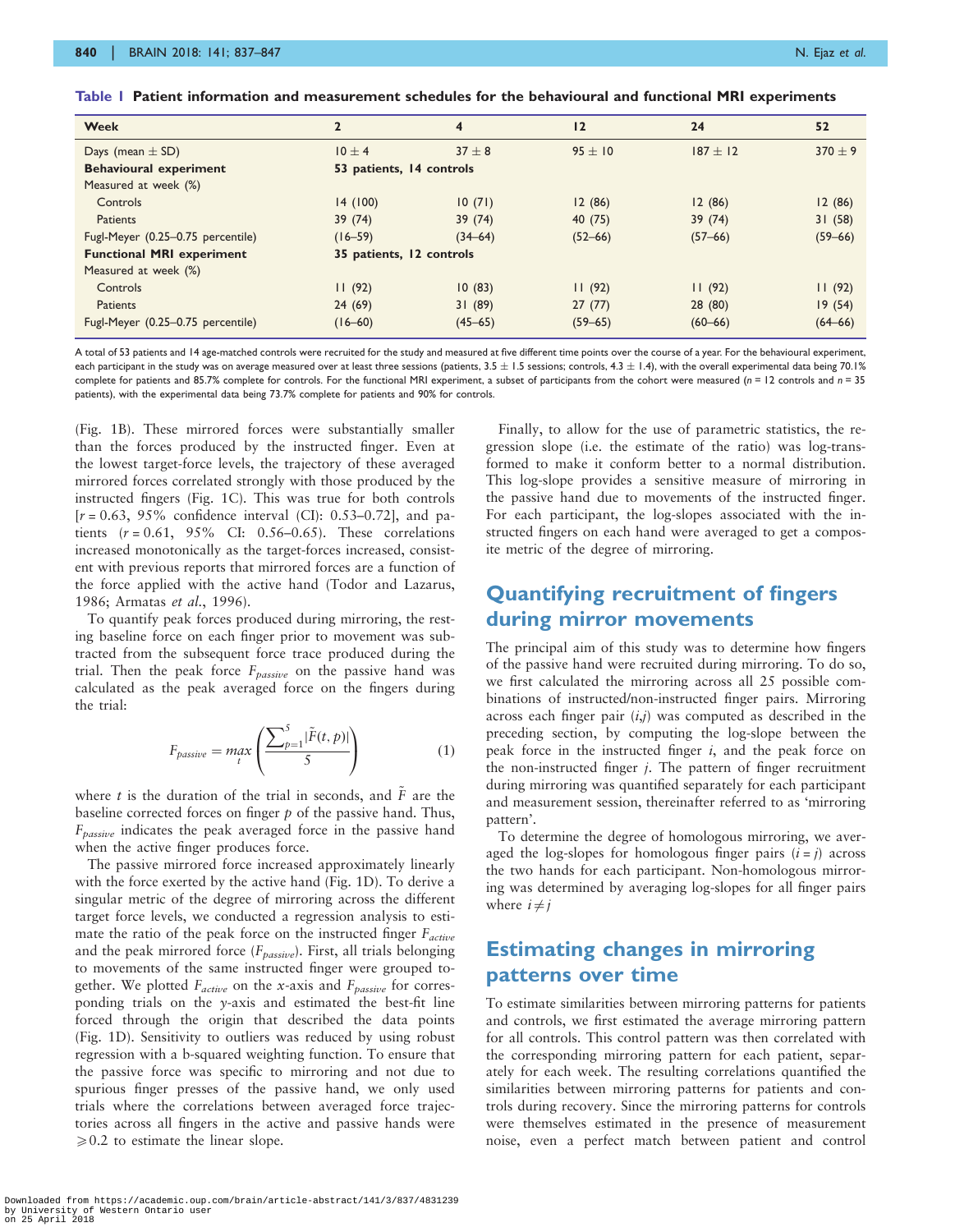mirroring patterns would not result in a correlation of 1. To estimate a noise ceiling for the correlations, we calculated the average correlation of each controls' mirroring pattern with the group mean. As a lower bound, each control's mirroring pattern was also correlated with the group mean in which this participant was removed. These upper and lower bounds therefore specify the range of values correlations between mirroring patterns for control and patients could maximally take given measurement noise.

#### Quantifying finger individuation ability

In addition to the mirrored forces, individuated finger presses also resulted in enslaved forces on the uninstructed fingers of the active hand [\(Fig. 1B](#page-2-0)). These enslaved forces were generally much larger than the associated mirrored forces, and at high force requirements, degraded the participants ability to individuate a single finger (Li et al.[, 1998](#page-10-0)). We quantified the degree of enslaving in the same way as for mirroring, by estimating the log-slope between the peak forces on the instructed and the passive fingers on the active hand, respectively. We have previously used a similar metric to quantify patients' impairment in finger individuation ability after stroke (Xu et al.[, 2017\)](#page-10-0).

#### Assessing neural activity associated with individuated finger movements using functional MRI

Cortical activity associated with finger movements was measured in controls and patients at the same time points as for the behavioural measurements, five times over the course of a 1-year period ([Table 1\)](#page-3-0).

Participants were instructed to produce individuated finger movements inside an MRI scanner in a protocol resembling the behavioural task. To reduce scanning time, only four fingers on either hand were tested (ring finger was excluded). Each trial required the production of four short isometric force presses with an instructed finger. Each trial began with the instructed finger highlighted in green for 2 s. A green line then appeared below the finger stimulus as the go-cue for producing a short flexion force press with the instructed finger within 1.9 s. This cue was repeated four times for a total of four repetitive presses with the instructed finger for that trial. A successful finger press required the production of either 1.8 N or 8% of the maximum voluntary force for that finger, whichever was lower. The green line turned blue to signal a successful finger press. Trials were grouped as experimental runs, with each run consisting of three trials for the eight fingers across the two hands (a total of  $3 \times 8 = 24$  trials/run). Trials within each run were presented in pseudo-random order, and participants performed eight runs at each measurement session.

Functional scans during task performance were obtained at three centres on two different 3 T Philips systems (Achieva and Ingenia). Scans were obtained with a 32-channel head-coil using a two-dimensional echo-planar imaging sequence (repetition time = 2 s, 35 slices, 154 volumes per run, slice thickness 2.5 mm, 0 mm gap, in-plane resolution  $2.5 \times 2.5$  mm<sup>2</sup>). Scans obtained in Zurich had 31 slices but were otherwise identical. Within each imaging run, six rest phases lasting 10s were randomly interspersed. A  $T_1$ -weighted anatomical image (3D) MPRAGE sequence,  $1 \times 1 \times 1.2$  mm,  $256 \times 256 \times 170$  mm field of view) was also acquired. For each participant, two diffusion tensor-imaging (DTI) images (repetition time = 6.6 s, 60 slices, 2.2 mm slice thickness,  $212 \times 212$  mm field of view) were also acquired to help quantify the size and location of stroke lesions.

#### Imaging analysis

All functional data were corrected for motion across runs [\(Diedrichsen and Shadmehr, 2005\)](#page-10-0), and co-registered to the  $T_1$  image obtained in the participant's first measurement session (either Week 2 or 4). The raw time-series data were analysed using a generalized-linear model (GLM) with a separate regressor for each finger/hand/imaging run (four fingers  $\times$  two hands  $\times$  eight runs = 64 regressors). Activation for each trial was modelled using a boxcar function (10.88 s) convolved with a standard haemodynamic response function.

Each participants  $T_1$  image was used to reconstruct the pial and white-grey matter surfaces using Freesurfer (Dale [et al.](#page-10-0), [1999](#page-10-0)). Individual surfaces were aligned across participants and registered to match a template using the sulcal-depth map and local curvature as minimization constraints.

The anatomical regions of interest were defined on the group surface using probabilistic cyto-architectonic maps aligned to the average surface (Fischl et al.[, 2008\)](#page-10-0). Surface nodes with the highest probability for Brodmann area (BA4) 2 cm above and below the hand-knob were selected as belonging to M1 (primary motor cortex). Similarly, nodes in the hand-region in S1 (primary somatosensory cortex) were isolated using BA 3a, 3b, 1 and 2 (combined), again 2 cm above and below the hand knob.

Each participants DTI and  $T_1$  images (at first measurement) were used to estimate the size and location of lesions in two regions of interest: (i) cortical grey matter in the sensorimotor cortices (M1/S1) of either hemisphere; and (ii) the corticospinal tract superior to the pyramids. Lesion boundaries were determined independently by radiologist (A.V.F.) and neurologist (M.B.) that were blind to the patients' clinical information and task performance. Detailed information about lesion distribution can be found in Xu et al[. \(2017\)](#page-10-0).

Finally, the parameter estimates from the GLM analysis in M1 and S1 regions of interest with lesion areas excluded, were identified and pre-whitened using the GLM residuals to reduce the effects of estimation noise [\(Walther](#page-10-0) et al., 2015). These pre-whitened parameter estimates quantified the evoked blood oxygen level-dependent (BOLD) activations.

#### Statistical analysis and missing data

As measuring participant data for all five sessions was ambitious, we ended up with an unbalanced experimental design due to missing data across both the behavioural and the functional MRI experiments. The percentages of successfully measured sessions for behavioural and imaging experiments are reported in [Table 1.](#page-3-0)

To deal with the incomplete and unbalanced data in a statistically efficient way, we used a linear mixed-effects model with time-point/conditions as fixed effects and participant as a random effect. The mixed-effects model was estimated using the *lme4* package in R (Bates et al.[, 2014](#page-10-0)). Mean estimates (and confidence intervals) were used to provide summary plots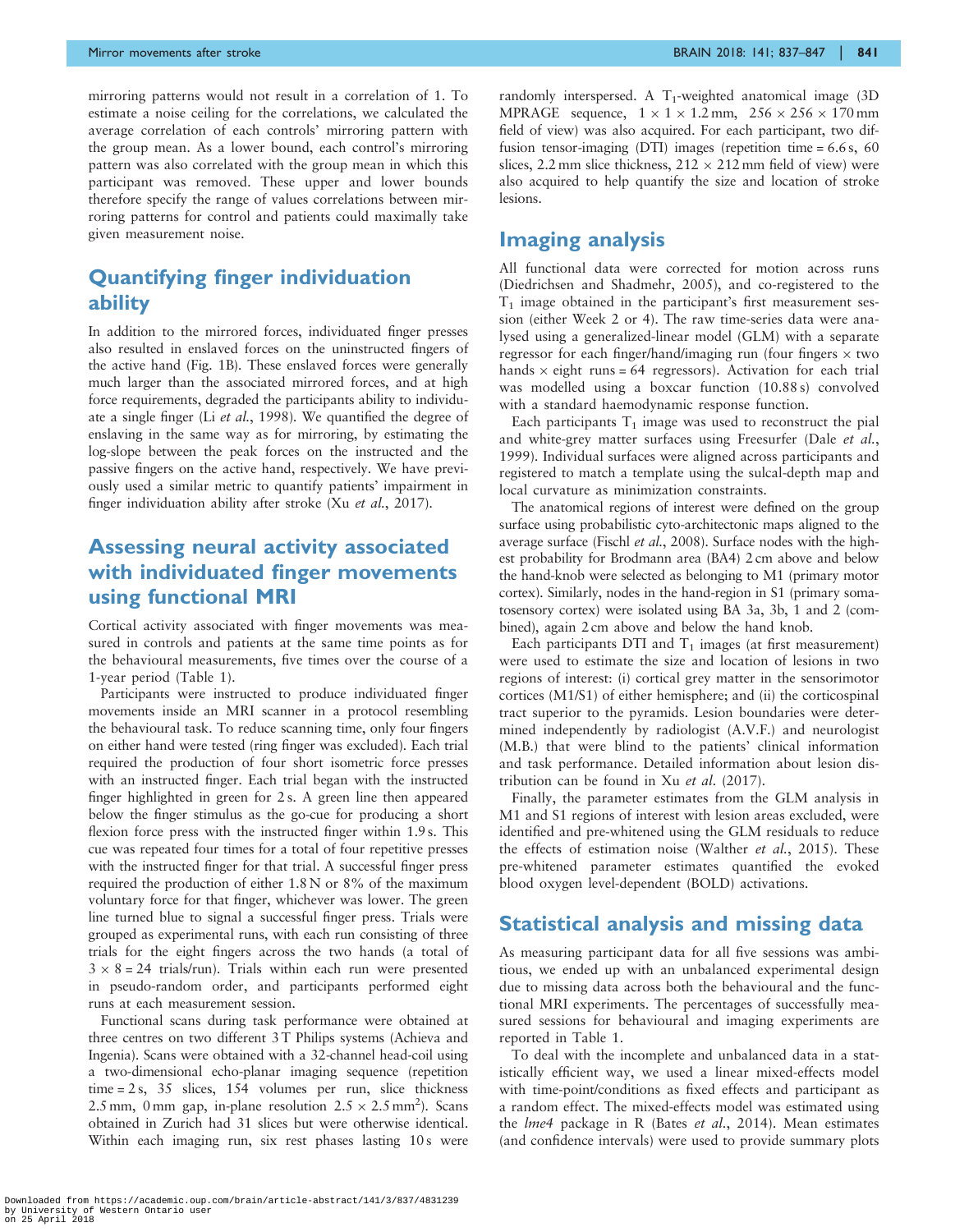<span id="page-5-0"></span>[\(Fig. 3](#page-6-0)D), and we used  $\chi^2$  tests to assess the significance of the fixed effects or their interactions. The use of the mixed-model efficiently solves the missing data problem with using data interpolation (which can induce biases) or data imputation (which is statistically inefficient). All data presented in the text and figures are represented as mean  $\pm$  standard error of the mean (SEM). All statistical tests involving correlations were performed on Fisher Z-transformed values.

### **Results**

#### Mirror movements appeared early after stroke and normalized over the year

Using a sensitive behavioural assay, we quantified mirror movements in 53 stroke patients and 14 controls. Patients showed large time course changes in mirroring in the year following a stroke (Fig. 2A). In the first 2 weeks after damage (Week 2), individuated finger presses with the paretic hand resulted in large forces in the non-paretic hand, with 1 N of voluntary force resulting in  $\sim 0.051 \text{ N}$  of averaged mirrored force. In comparison, mirroring in controls was significantly lower than patients  $[0.004 \text{ N}/1 \text{ N}; t(51) = 3.67, P = 0.001]$ . Mirroring in patients subsequently reduced over time  $(\chi^2 = 82.99, P \ll 0.0001)$ . However, even 6 months after stroke, mirroring was still marginally larger in comparison to controls  $[0.007 \text{ N}/1 \text{ N}; t(51) = 1.75, P = 0.087]$ . There was a strong correlation between mirroring during the early and late stages following stroke  $r = 0.73$  ( $P < 0.001$ ), demonstrating that patients who exhibited large mirroring early after stroke continued to do so throughout recovery.

The longitudinal changes in mirroring were remarkably similar to those for the deficits in fine-finger function in the paretic hand (Fig. 2B). After stroke, patients' efforts to produce isometric forces with a single finger resulted in abnormally large forces in the uninstructed fingers of the paretic hand. These enslaved forces signify the loss of finefinger control in patients (Li et al.[, 2003;](#page-10-0) Xu et al.[, 2017\)](#page-10-0). Early after damage (Week 2), enslaving in patients was significantly larger than controls, demonstrating a substantial loss of individuated finger control [controls 0.042 N/1 N; patients  $0.170 \text{ N}/1 \text{ N}$ ;  $t(51) = 4.02$ ,  $P < 0.001$ ]. Enslaving progressively reduced over the course of the year ( $\chi^2$  = 28.38,  $P \ll 0.0001$ , but never fully normalized even by 6 months post-stroke  $[t(51) = 3.09, P = 0.003]$ . Patients who had large enslaving early after stroke also demonstrated large mirroring at the same time-period (enslaving and mirroring at Week 2,  $r = 0.78$ ,  $P \ll 0.0001$ , and continued to do so even by the chronic stage of recovery (enslaving Week 2 and mirroring Week  $\geq 24$ ,  $r = 0.66$ ,  $P = 0.0001$ .

We also quantified the degree of mirror movements in the paretic hand during non-paretic finger presses. Early after damage (Week 2), mirror movements in the paretic hand were slightly reduced in comparison to controls [Week 2; 0.002/1 N;  $t(50) = 1.61$ ,  $P = 0.114$ ]. Paretic mirroring became progressively larger as patients recovered  $(\chi^2 = 10.82, P = 0.029).$ 

Consistent with earlier findings, here we report that mirroring in the non-paretic hand was exaggerated after stroke (Nelles et al.[, 1998; Wittenberg](#page-10-0) et al., 2000; Kim [et al.](#page-10-0), [2003\)](#page-10-0), and slightly reduced in the paretic hand [\(Nelles](#page-10-0) et al.[, 1998](#page-10-0)). We further report that non-paretic mirroring appeared with a time course that parallelled that for the fine-control deficits in the paretic hand.

#### No modulation of evoked BOLD activities in the bilateral sensorimotor cortices after stroke

Next, we considered whether increased recruitment of the sensorimotor cortex in non-lesioned hemisphere could



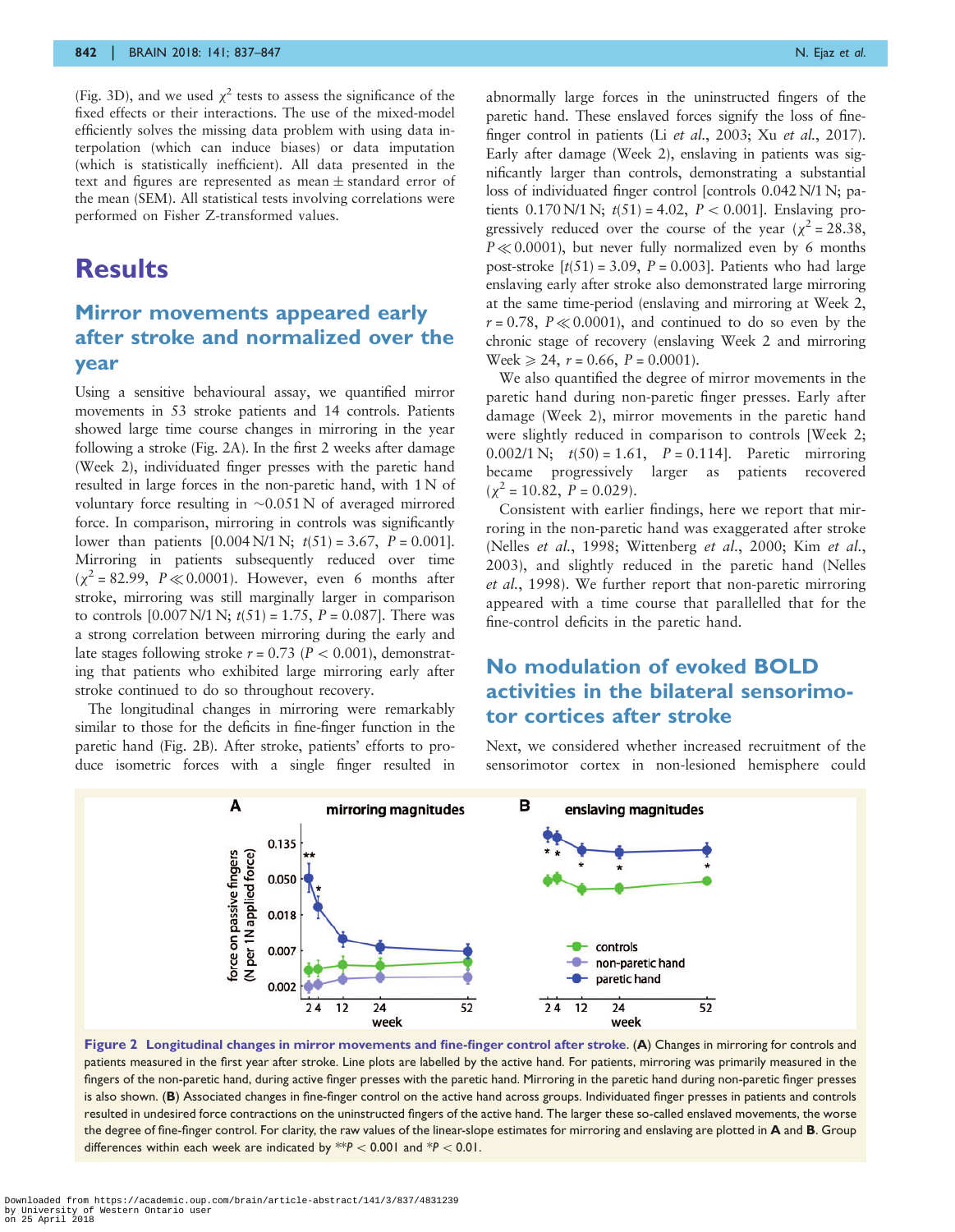<span id="page-6-0"></span>explain the time course of exaggerated mirror movements in the non-paretic hand. If mirroring is indeed caused by overactivation of the non-lesioned sensorimotor cortex, then the time course of these activations should resemble the time course changes in mirroring quantified earlier ([Fig. 2](#page-5-0)A). To test this idea, we used functional MRI to measure evoked activities in the hand area of S1/M1, in a smaller subset of participants from the same study cohort ([Table 1;](#page-3-0) 35 patients, 12 controls). Participants performed individuated finger presses inside an MRI scanner (Fig. 3A). During paretic finger presses, patients demonstrated the same mirroring and enslaving behaviour both inside and outside the scanner environments (Fig. 3B and C; mirroring,  $r = 0.89$ ,  $P \ll 0.001$ ; enslaving,  $r = 0.75$ ,  $P \ll 0.001$ ).

The resulting evoked BOLD responses in S1/M1 for patients were remarkably stable throughout recovery (Fig. 3D; statistics in [Table 2](#page-7-0)). For paretic hand presses, patients demonstrated the stereotypical pattern of evoked cortical responses seen for unimanual finger presses in healthy controls, which was characterized by an increase and reduction of BOLD responses in the contra- and ipsilateral sensorimotor cortices, respectively. There were no time course-related changes in evoked activities in either the contra- or the ipsi-lateral cortices, with activations in either hemisphere indistinguishable from the control group. In the post-stroke period, no consistent relationship was found between mirror movements in the non-paretic hand and activities in the contra- and ipsilateral sensorimotor cortices (Supplementary Table 1).

To summarize results from our first analysis, we report that the clear occurrence of the longitudinal changes in mirroring after stroke were not accompanied by overactivations in the sensorimotor cortices of either the non-lesioned or the lesioned hemispheres.

#### Mirror movements were characterized by the recruitment of multiple fingers

Next, we were interested in understanding the pattern with which fingers in the non-paretic hand were recruited during mirroring. Specifically, we wanted to determine whether mirroring appeared primarily in the homologous fingers (indicating a cortical locus, see Introduction), or whether fingers in the non-paretic hand were recruited broadly



Figure 3 Evoked BOLD activities for finger presses in the primary somatosensory (S1) and motor (M1) cortices. (A) During the functional MRI task, patients and controls were required to produce either 1.8 N or 8% of the maximum voluntary force (MVF) on the instructed finger. Forces are expressed as a percentage of maximum voluntary force. Controls produced forces at  ${\sim}$ 40% of maximum voluntary force. From Week 4 onwards, forces produced by patients and controls were not significantly different (Week  $\geqslant 4;~\chi^2$  = 0.02, P = 0.887). (B) Measurements of mirroring on the non-paretic hand were highly correlated inside and outside the scanner environments. (C) Similarly, enslaving in the paretic hand was highly correlated for measurements inside and outside the scanner environments. Each dot in **B** and C represents the session measurement of a single patient. For clarity, the raw values of the linear-slope estimates for mirroring are plotted in B and C. (D) Evoked BOLD activities in contra- and ipsilateral S1 and M1 cortices due to paretic finger presses. Corresponding contra and ipsilateral activities in controls are depicted by the shaded green regions (mean  $\pm$  SEM).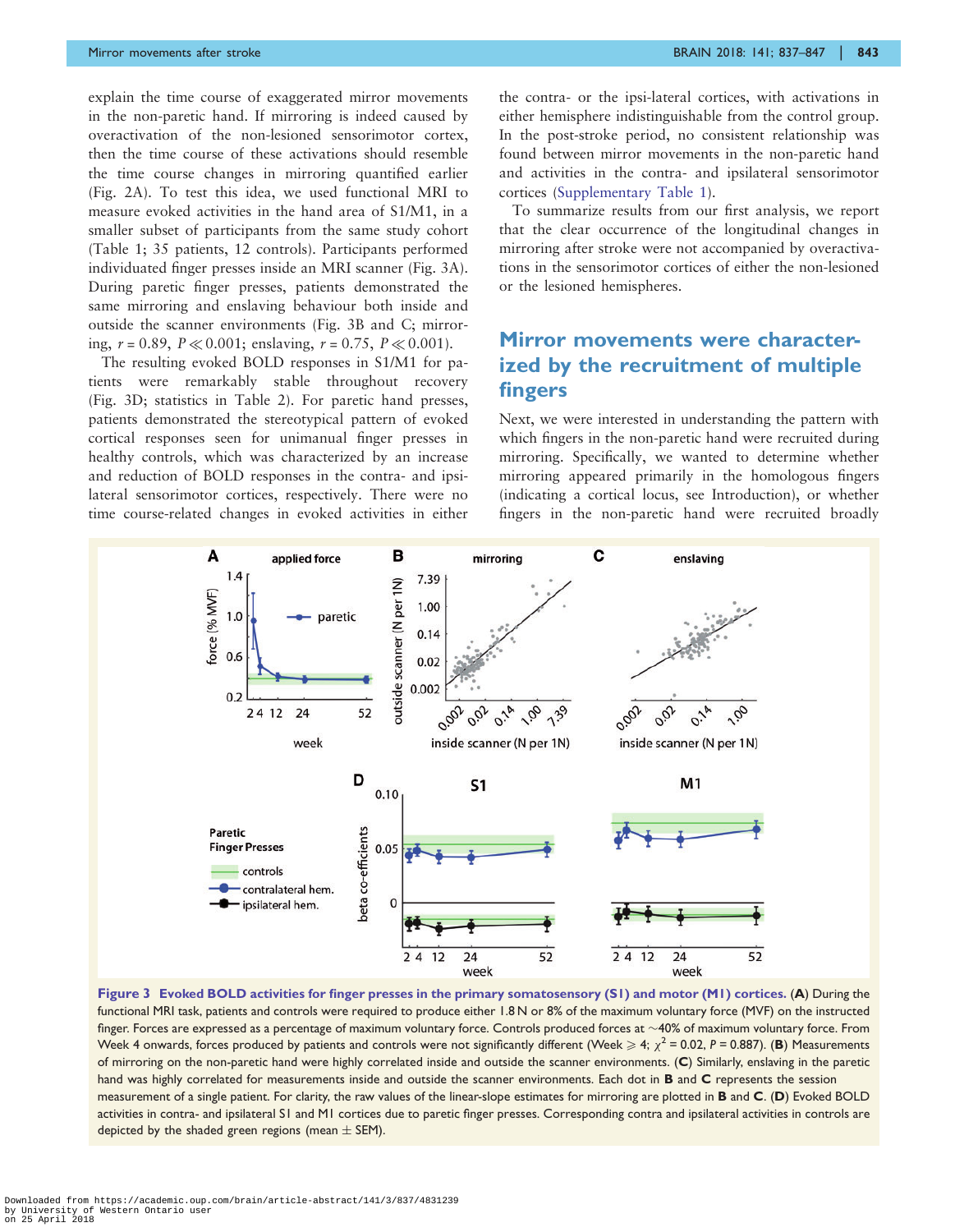|                              | Change over weeks |       | Similarity with controls |       |
|------------------------------|-------------------|-------|--------------------------|-------|
|                              |                   |       |                          | D     |
| Activity for paretic presses |                   |       |                          |       |
| Contralateral (S1)           | 1.410             | 0.842 | 1.160                    | 0.282 |
| Contralateral (M1)           | 2.070             | 0.723 | 1.150                    | 0.285 |
| Ipsilateral (S1)             | 1.860             | 0.761 | 0.813                    | 0.367 |
| Ipsilateral (M1)             | 1.250             | 0.870 | 0.010                    | 0.915 |

<span id="page-7-0"></span>Table 2 Statistics for the functional MRI experiment

Statistics are shown for differences in contralateral and ipsilateral M1/S1 activations, across weeks (first two columns) and between patients and controls (last two columns).

(favouring a subcortical locus). We therefore characterized mirroring patterns across all active/passive fingers in both controls and patients (see 'Materials and methods' section).

The degree of mirroring in each passive finger as a function of the instructed finger can be seen in [Fig. 4A](#page-8-0). The overall patterns of mirroring across all active/passive finger pairs themselves were highly reliable, with split-half correlations being  $r > 0.85$  for both controls and patients (Supplementary Table 2). The first immediate observation is that mirroring was not restricted to the homologous fingers (diagonal), but that substantial effects could also be observed on non-homologous fingers (off-diagonal). To quantify this observation, we partitioned mirroring across the different active/passive finger pairs into their respective homologous and non-homologous components 'Materials and methods' section).

In controls, finger presses resulted in a broad recruitment of fingers in the passive hand. Finger presses in the active hand were highly individuated in nature, with 1 N of force on the instructed finger resulting in 0.042 N of enslaved forces (ratio of  $24.77 \pm 2.18$ ; [Fig. 2](#page-5-0)B). These finger presses resulted in mirroring across both homologous and nonhomologous fingers pairs. While homologous mirroring was, on average, larger than the non-homologous component  $[t(13) = 5.421, P = 0.0001]$ , some finger presses resulted in nearly equivalent effects on both [index finger presses;  $t(13) = 1.23$ ,  $P = 0.240$ , ring;  $t(13) = 0.88$ ,  $P = 0.398$ . Overall, forces in the passive hand were much more evenly distributed across fingers than the forces in the active hand [\(Fig. 4B](#page-8-0)), with the corresponding ratio between homologous and non-homologous mirroring components  $(1.61 \pm 0.16)$  being nearly 15 times smaller than the instructed/enslaving ratio on the active hand  $[t(13) = 28.26,$  $P \ll 0.0001$ . Thus, mirroring was not simply due to a symmetric digit-by-digit activation of the motor system, as predicted from the exact mirroring of cortical activity patterns across hemispheres ([Scherer](#page-10-0) et al., 2009; Liu et al.[, 2010;](#page-10-0) [Diedrichsen](#page-10-0) et al., 2013).

Similarly, in patients, finger presses with the paretic hand resulted in a broad recruitment of fingers in the non-paretic hand. The year-long changes in mirroring characterized earlier [\(Fig. 2A](#page-5-0)) were observed in both homologous and non-homologous fingers ([Fig. 4](#page-8-0)C; change over weeks: homologous,  $\chi^2$  = 71.35,  $P \ll 0.0001$ , non-homologous,  $\chi^2$  = 78.15,  $P \ll 0.0001$ , with homologous mirroring

being the stronger of the two ( $\chi^2$  = 24.53, P  $\ll$  0.0001). Critically, despite these longitudinal changes, the ratio between homologous and non-homologous mirroring  $(1.76 \pm 0.12)$  remained stable across weeks  $(\chi^2 = 1.16,$  $P = 0.885$ ) and was at the same level as healthy controls  $(\chi^2 = 0.10, P = 0.754)$ . Remarkably, when considering mirroring across all active/passive fingers irrespective of the homologous and non-homologous finger [\(Fig. 5\)](#page-8-0), a high degree of similarity between finger recruitment patterns for patients and controls was observed. Throughout recovery, mirroring patterns for patients looked like a scaled version of the corresponding control mirroring pattern.

To summarize, finger presses in patients, like controls, broadly recruited fingers in the passive hand. Throughout recovery, mirroring patterns for patients looked remarkably similar to scaled versions of the control pattern. The most parsimonious explanation for this similarity is that a single system is responsible for mirroring in controls, and it is upregulated in the non-paretic hand after stroke.

## **Discussion**

In this study, we characterized mirror movements in the nonparetic hand in 53 patients in the year following stroke. We have provided the first comprehensive characterization of the time course, as well as the pattern with which fingers in the non-paretic hand were recruited during individuated paretic finger presses.

Consistent with earlier findings, we found that mirroring was exaggerated in the non-paretic hand post-stroke (Nelles et al.[, 1998; Wittenberg](#page-10-0) et al., 2000; Kim [et al.](#page-10-0), [2003;](#page-10-0) Sehm et al.[, 2009\)](#page-10-0). We expanded upon these previous studies by showing that mirroring appeared early after stroke and diminished as the hand recovered function. Despite these time course changes in mirroring, we did not find any overactivations in the sensorimotor cortices in either hemisphere. These sensorimotor areas (M1/S1) provide the bulk of the inputs to the corticospinal pathways that provide fine-finger control ([Lemon, 2008](#page-10-0); [Porter and Lemon, 1993](#page-10-0); [Lemon, 2008](#page-10-0)), and the lack of evoked BOLD modulation in these areas suggests that a simple up/down regulation of overall activity is unlikely to be the mechanism of mirroring after stroke. Although we cannot completely rule out that BOLD responses might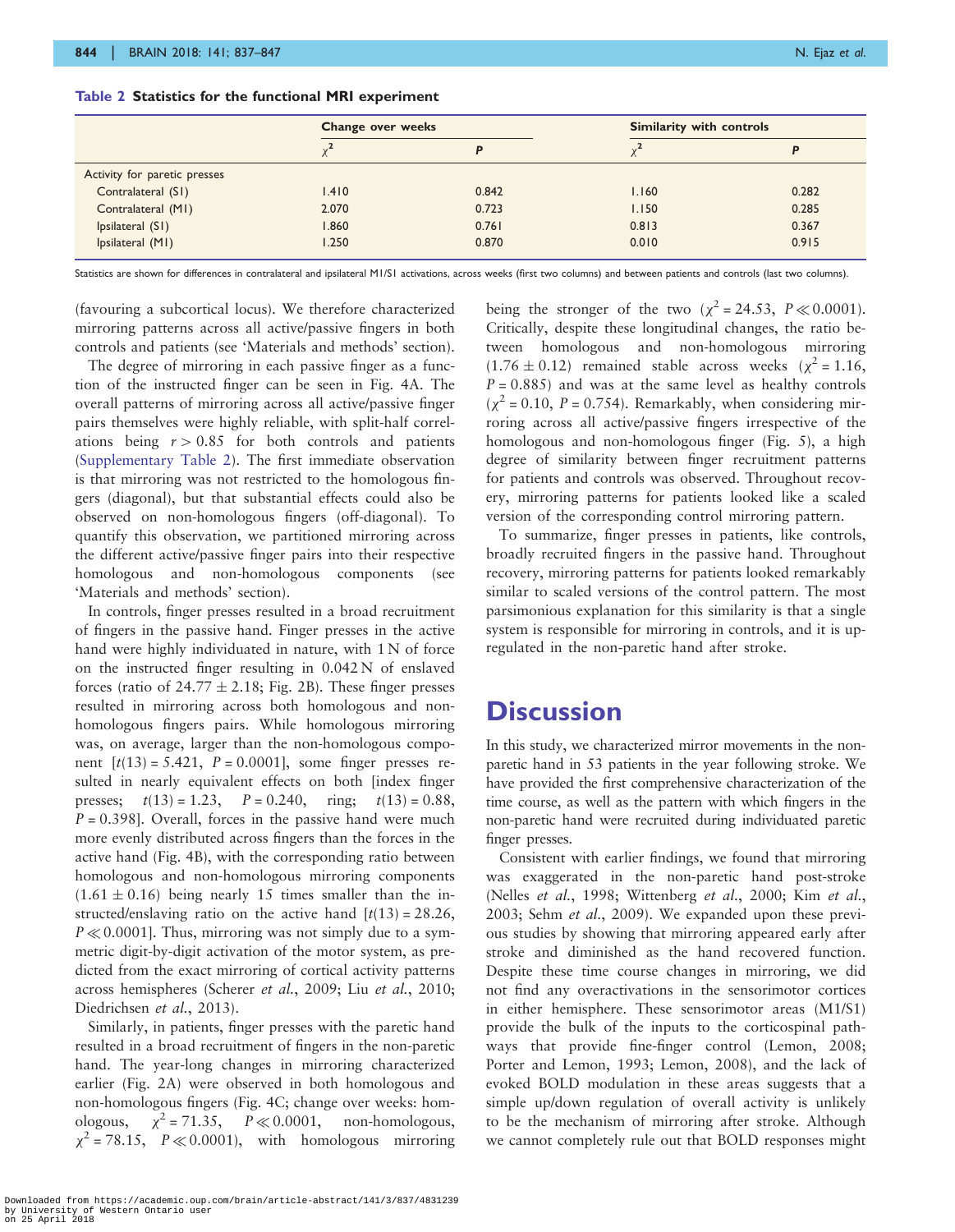<span id="page-8-0"></span>





Figure 5 Stability of mirroring pattern during stroke recovery. (A) The average mirroring patterns across all active/passive finger pairs are shown for patients (Week 2) and controls. For clarity, the raw values of the linear-slope estimates for mirroring are plotted in A. Similarity between the patterns for patients and controls was high, even in the early period after stroke (Week 2,  $r = 0.88$ ,  $P \ll 0.0001$ ). (B) Correlations between mirroring patterns for patients and controls remained unchanged throughout recovery ( $\chi^2$  = 1.87, P = 0.760). The pattern correlations for patients and controls were also close to noise ceilings; i.e. the maximum possible pattern correlations possible given the measurement noise on mirroring patterns for each control (see 'Materials and methods' section).

have been insensitive to subtle changes in sensorimotor activity required to produce the small forces during mirroring, our results contradict earlier studies that have argued that exaggerated non-paretic mirroring is caused by overactivations in ipsi- or contralesional M1/S1 [\(Wittenberg](#page-10-0) et al.[, 2000;](#page-10-0) Kim et al.[, 2003; Cincotta and Ziemann,](#page-10-0) [2008\)](#page-10-0). These results question the validity of trans-callosal model of stroke recovery ([Di Pino](#page-10-0) et al., 2014) as an explanation for mirror movements in the non-paretic hand. Rather, the lack of activity modulation in either the lesioned and non-lesioned sensorimotor cortices hints at a subcortical origin for these mirror movements.

Additional evidence for a subcortical locus comes from our inspection of the exact pattern of mirrored forces in the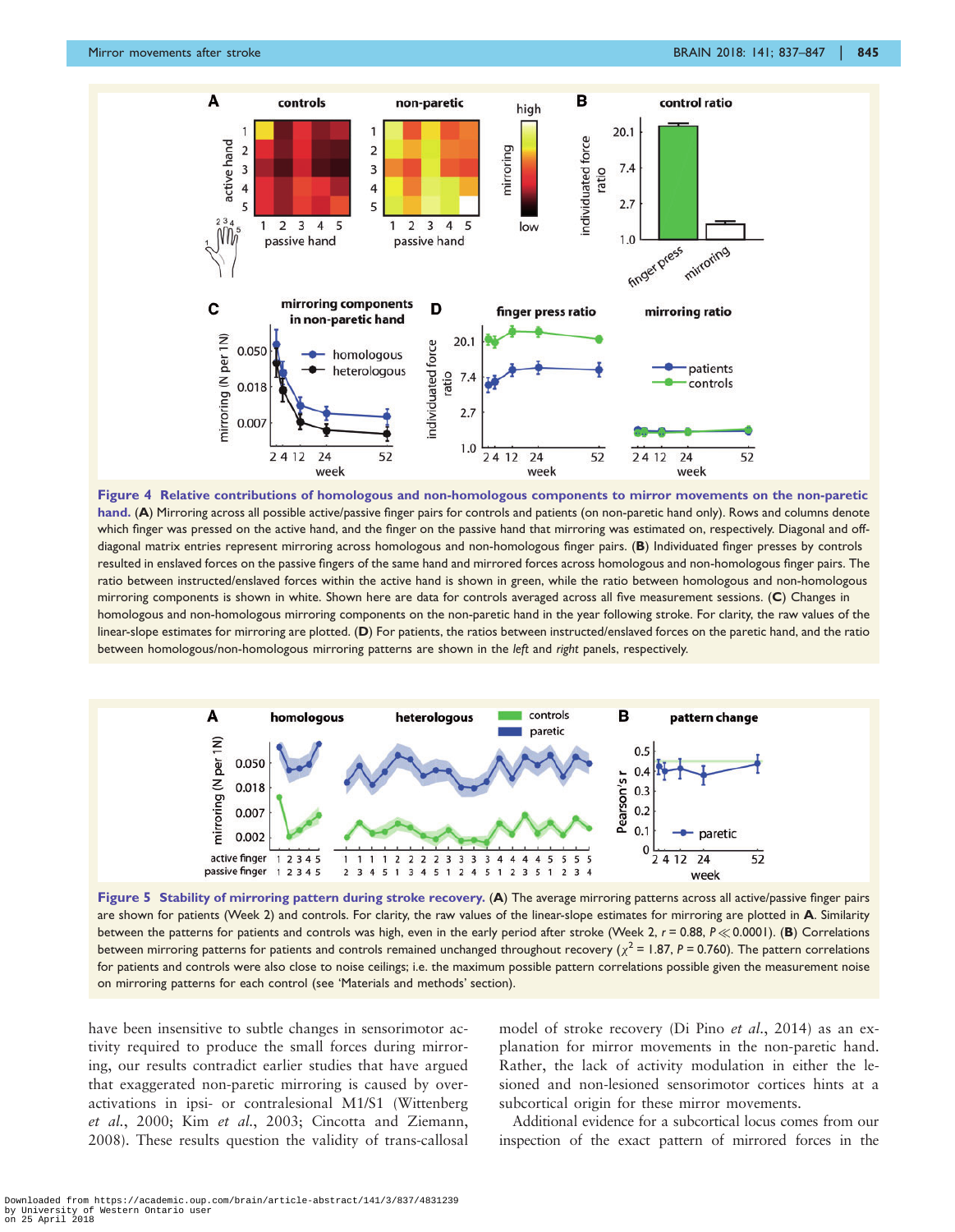non-paretic hand. We quantified the distribution of mirrored forces across homologous and/or non-homologous fingers. We argue that cortical contributions to mirroring would manifest themselves primarily in the homologous fingers. This prediction is based on recent functional MRI studies that show that the activity patterns in sensory-motor cortices during ipsilateral movements are highly correlated with those evoked by contralateral movements [\(Diedrichsen](#page-10-0) et al., [2013](#page-10-0)). Indeed, these ipsilateral patterns can be completely modelled as scaled-down versions of the activity patterns for the mirror-symmetric finger [\(Diedrichsen](#page-10-0) *et al.*, 2017). We therefore would expect that the mirroring generated cortically would be a scaled down, but otherwise identical version of the force pattern generated in the active hand.

In contrast, mirror movements generated through subcortical pathways should result in very different forces across fingers of the non-paretic hand. Subcortical pathways such as the reticulospinal system can only support limited finger individuation ([Lawrence and Kuypers, 1968](#page-10-0)b; [Soteropoulos](#page-10-0) et al.[, 2012](#page-10-0)), and would hence lead to a broad distribution of mirrored forces across non-paretic fingers. Two results from this study point towards a subcortical origin of mirror movements. First, we found that non-paretic fingers were broadly recruited during mirroring, with the ratio of forces between homologous and non-homologous fingers being  $\sim$ 1.7, much lower than what would be expected from ratio of active/enslaved forces in the paretic hand  $(\sim 7.4)$ . Second, the mirroring pattern across all active/passive fingers looked remarkably similar for patients and controls, with the patient pattern resembling a scaled version of the control pattern, suggesting that the system that is responsible for mirroring in controls is upregulated after stroke. It is worth pointing out that part of this similarity could be due to similar musculoskeletal features of the hand across individuals. Nevertheless, the most parsimonious explanation is that mirror movements are caused by a subcortical system with limited individuation capability that is upregulated after stroke.

One candidate subcortical pathway for mirror movements is the reticulospinal system [\(Lawrence and Kuypers,](#page-10-0) [1968](#page-10-0)b; Riddle et al.[, 2009](#page-10-0); [Baker, 2011](#page-10-0); [Soteropoulos](#page-10-0) et al.[, 2012;](#page-10-0) Zaaimi et al.[, 2012\)](#page-10-0). The reticulospinal system provides input to both proximal and distal muscles of the upper limb (Riddle et al.[, 2009; Baker, 2011;](#page-10-0) [Soteropoulos](#page-10-0) *et al.*, 2012) and could therefore contribute to the control of finger movements. One piece of supportive evidence for the role of the reticulospinal system in mirroring comes from comparing the patterns of upper limb muscle recruitment during mirroring in humans, with muscle responses measured following stimulation of subcortical pathways in primates. For instance, in young children, flexion of the elbow joint results in mirroring mostly on the extensor muscles of the opposing elbow ([Missiuro,](#page-10-0) [1963](#page-10-0)). This recruitment of ipsilateral flexors and contralateral extensor shoulder muscles is a prominent muscle activity pattern observed during stimulation of neurons in the ponto-medullary reticular formation [\(Herbert](#page-10-0) et al., 2010; [Hirschauer and Buford, 2015](#page-10-0)).

If recovery of paretic hand function relies increasingly on the capacity of the reticulospinal system to compensate for cortical damage (Xu et al.[, 2017\)](#page-10-0), and if the reticulospinal system is responsible for contributing towards mirror movements, then how does mirroring reduce over the same time while paretic hand function recovers? One possible answer to this puzzle could be that reduction of non-paretic mirroring and paretic hand recovery both rely on the ability of spared corticospinal ([McNeal](#page-10-0) et al., 2010) and cortico-subcortical connections ([Herbert](#page-10-0) et al., 2015) to regain control over the reticulospinal system. It's very likely that the reticulospinal system is activated during hand use even in healthy individuals, especially during grasping, but that its overall expression is modulated by cortical sensorimotor areas through cortico-subcortical connections. This shared cortico-subcortical control of hand function would predict that the reticulospinal system activates preferentially during grasping where the production of high-force levels is required, but remains relatively silent during the production of fine-individuated movements. A loss of cortical input might therefore up regulate contributions from the reticulospinal system post-stroke leading to compensatory control of the paretic but exaggerated mirroring in the non-paretic hands, respectively. During the course of recovery, a reduction in both enslaving and mirroring would then be reliant on the capacity of sensorimotor areas in the lesioned and non-lesioned hemispheres to re-establish a modulatory influence on the reticulospinal tract.

In conclusion, we have provided a detailed characterization of both the time course and pattern of mirror movements following stroke. Our results suggest that interactions between cortical and subcortical motor areas are critical to hand recovery after stroke. Our study raises the exciting possibility that mirror movements can offer a window through which these interactions can be studied.

#### Web resources

Behavioural dataset available at: https://github.com/nejaz1/ mirroring2017 Preprint posted on bioRxiv.

## Acknowledgements

We would like to thank the tireless work of the many therapists and research associates that helped in the different facets of this project. We would also like to thank the patients for their valuable time and effort.

## Funding

The main study was supported by a James S. McDonnell Foundation award (JMSF 220020220) to J.W.K. Additional support came from a Scholar Award from the James S. McDonnell Foundation and a Grant from the